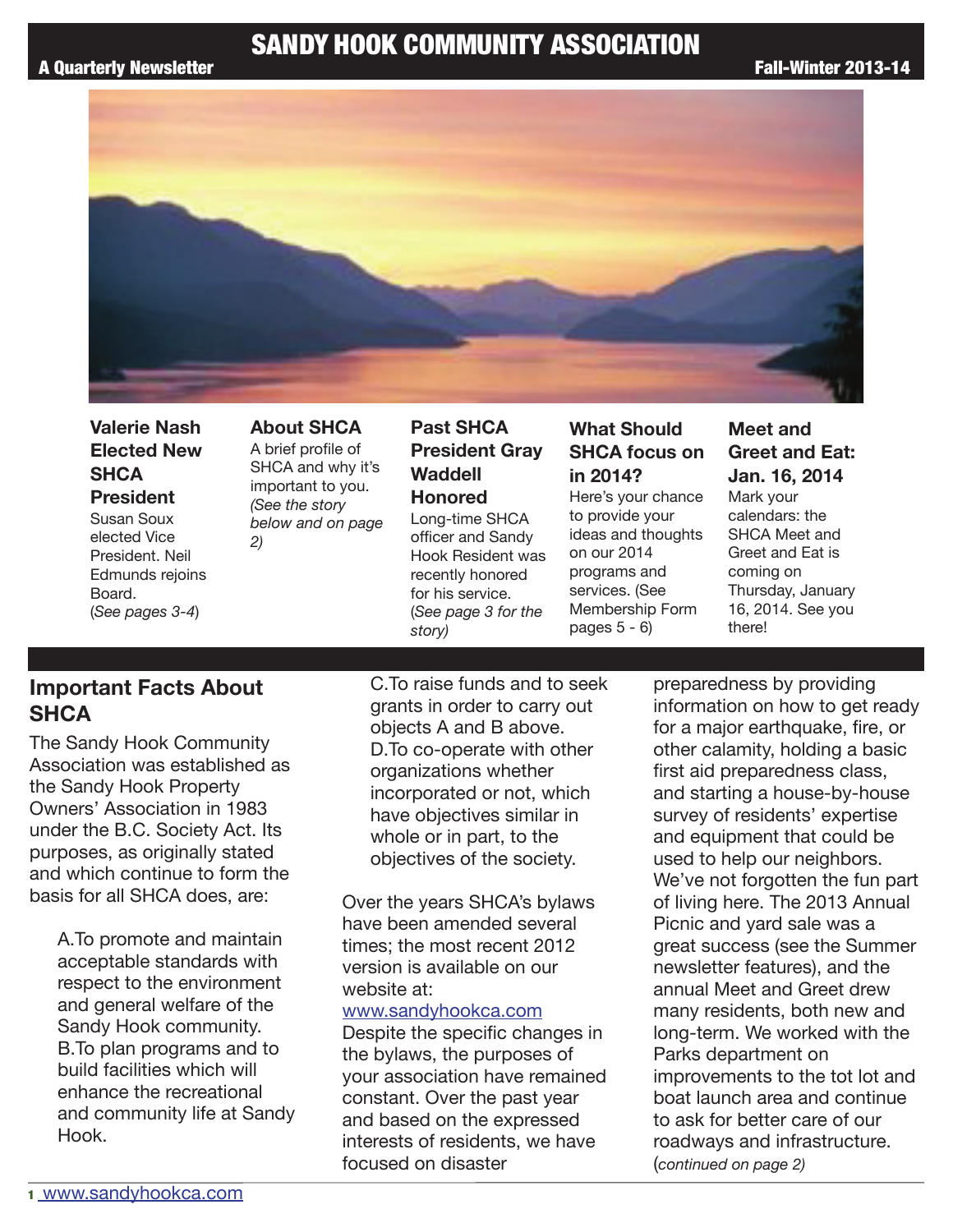# **Important Facts About SHCA (Continued)**

Sandy Hook residents have also been actively involved as trail makers for Hidden Grove, a resource we can all enjoy. SHCA has provided financial support for Hidden Grove and continues to keep a strong relationship with its Board and report on its progress. In keeping with our commitment to co-operate with other organizations (D), we have a representative attend attend the regular meetings of the Sechelt Community Association Forum (SCAF), to both report on our work and to hear what other associations are doing and common concerns affecting all Sechelt residents. At times SHCA has found it necessary to speak out, through letters and at District meetings, about issues of concern to residents here and to the wider Sechelt community. Recent concerns have included: a general need by the District to consult with the various community residents about projects or zoning changes in their areas, the proposed development in Tuwanek which may include a package sewage treatment plant that could impact the inlet, noise levels in Sandy Hook, and other concerns. We're also here to help residents with information and and advice, such as who to contact for problems such as noise and long-term construction, tree removal from



Aerial view of Sandy Hook and the Inlet. See the SHCA web site for this picture with capability to zoom in for detail.

another person's property without permission, and parking on roadways.

New residents are encouraged to contact the Welcome Wagon (see the SHCA website) for a basket of goodies and useful information. All residents are encouraged to become active members of SHCA. Your \$10 per year per person fee will make you a voting member and will ensure you receive important information and updates on our activities, email copies of our newsletters, flash emails about news and information, and helpful advice from your neighbors.

# **Skana Crescent Update and Action Needed**

The June SHCA Annual general Meeting offered residents an opportunity to speak out about issues of concern to them. Angelika Sieber, who lives on Skana Crescent, pointed out that the road has never been paved and causes dust, noise, pot hole, and mud problems for anyone using it or living on it. Many of the 18 property owners

have made repeated efforts to have the District pave the road. Angelika reported to the SHCA October Board meeting the the District has started its own petition campaign with Skana Crescent residents, but information about how many people have signed and if the required 50% approval level has been reached is not forthcoming. If 50% or more of the residents approve, the estimated \$40,000 paving costs would be amortized among the residents over a period of 10 years. The District's May 23rd



Committee of the Whole meeting included discussion of Skana Crescent and a recommendation that a Local Improvement Project be initiated with 90% of the costs being borne by the residents, SHCA Board members pointed out that SHCA can support paving of Skana Crescent if at least 50% of the residents there approve the proposed District plan, but until then the Board would appreciate an update report and additional information from Skana residents at its November regular meeting.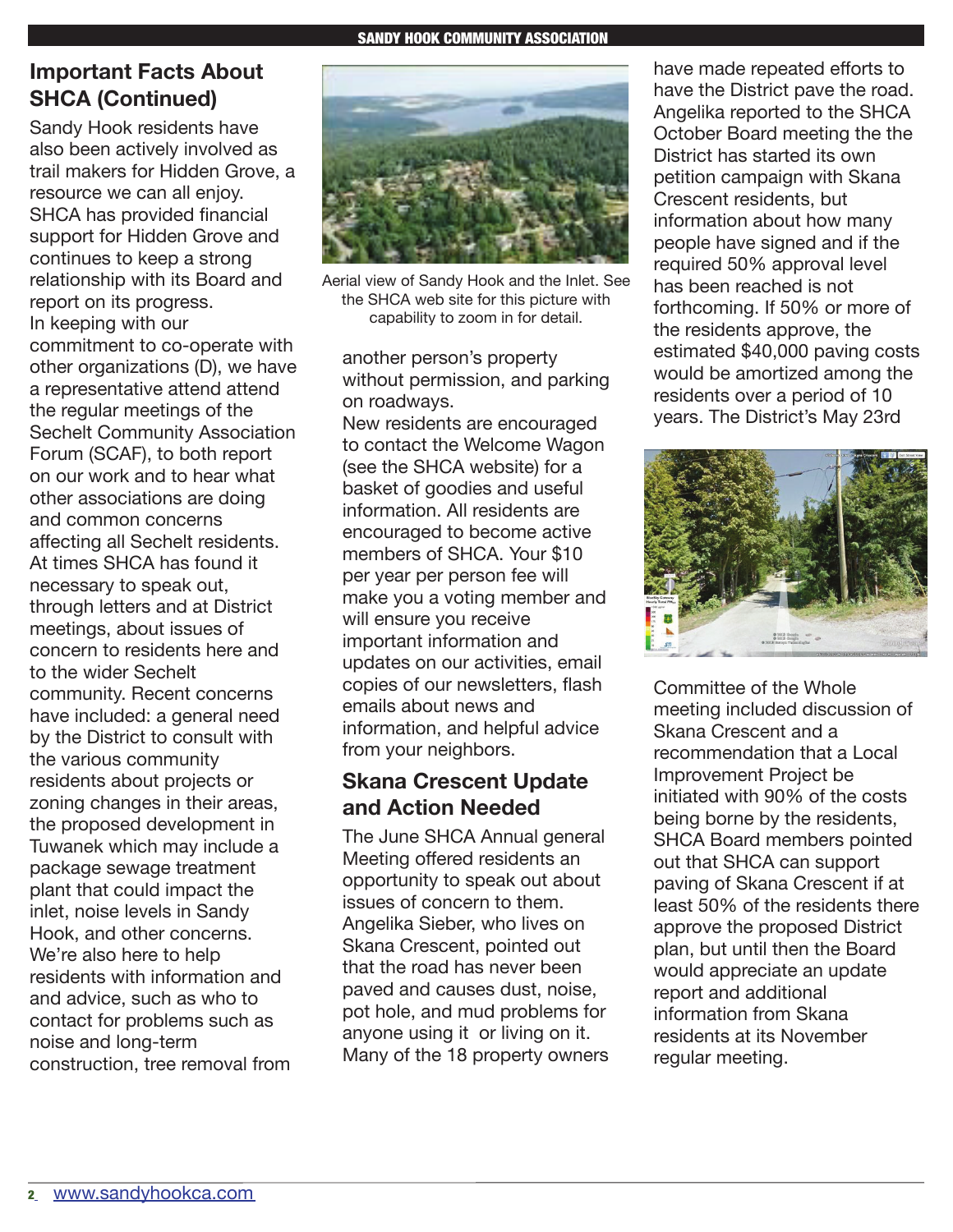## **Past President Gray Waddell Honored By SHCA**

Longtime Sandy Hook resident, SHCA Board member, and past SHCA President Gray Waddell was recently honored by the Sandy Hook Community Association for his many years of service and advocacy for Sandy Hook. Gray recently moved to the village and is getting settled



SHCA Board Secretary Gene Scanlan, on behalf of the Board of Directors, presents Past President Gray Waddell with a certificate honoring his years of service to SHCA and the community.

into his new home there with his wife Heather and Cassie, their dog. Gray, as far as available records show, was SHCA President as early as 1999. He was, until very recently, a regular attendee and frequent participant in District of Sechelt Council and Committee of the Whole meetings, served as the SHCA representative to the Sechelt Community Association Forum (SCAF), and was active with many other area organizations, including the Royal Canadian Legion and the Sunshine Coast Association for Community Living. Gray's long career included service with the Canadian armed forces as a pilot and trainer, as well as work with the corporate sector.

Sandy Hook neighbors point out that Gray was always willing to help, whether it was putting out trash cans when people weren't able, walking pets, helping with projects, or taking people to appointments. As one of the cadre of Hidden Grove Trail Makers, he helped build, maintain, and clear the older and new trails in the Grove.

The SHCA Board decided to honor Gray with a gift and a certificate which reads as follows: **"In Appreciation for his years of service to the Sandy Hook Community Association, the residents of Sandy Hook, and to Sechelt, the Board of Directors of the Sandy Hook Community Association recognizes and honors Gray Waddell and declares him to be an honorary permanent resident of Sandy Hook"**

# **New Board President Valerie Nash Elected; Susan Soux Elected As Vice President; Neil Edmunds Rejoins Board**

Gray Waddell's leaving Sandy Hook necessitated the election of new officers at the September 19th Board meeting. Valerie Nash, former Vice President, was elected President and Susan Soux was elected Vice President. (See Valerie's letter following).

Susan and Cristian moved to Sandy Hook in 2011 to settle in one of the most beautiful places in the world. Susan is an anthropologist by training and has worked for many years in the field of human rights, peace building and humanitarian assistance. She has had the good fortune to live and work in various parts of the world and participate with the United Nations in peace operations in Central America and Africa. Until now her home base has always been Vancouver where she grew up and raised three sons - except for the years the family lived overseas. She continues to work as a consultant and her husband Cristian - a geologist, works between here and his native Bolivia. She now hopes to be able to contribute to the Sandy Hook community.

Neil Edmunds is active with both the Provincial and Federal NDP, and is a member of the Federal NDP Riding Association's Fund Raising Committee. He retired after spending 30 years in sales and marketing of heavy truck equipment in western Canada. He attended SFU, UFV, and Capilano University studying history, political science, sociology, and other subjects. His interests include travel, building and repairing anything that captures his interest, debating, writing, and hiking (particularly around Sandy Hook), reading both fiction and non-fiction, and spending time with his family and Mac, his Golden Doodle.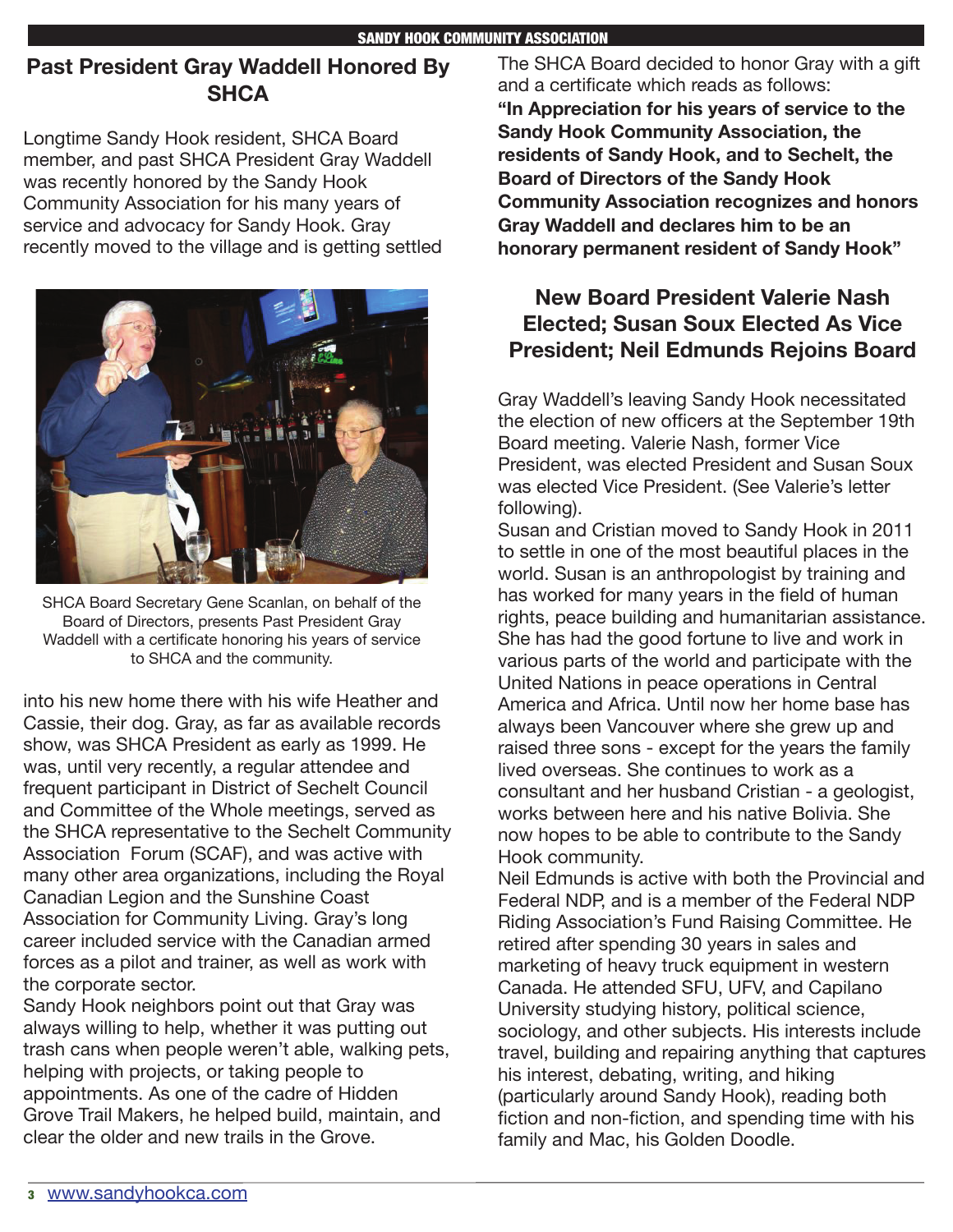### **A Letter From President Valerie Nash**

Dear Neighbors,

Many of you will know that our long time board member and friend, Gray Waddell recently moved

to the village with his wife Heather. On behalf of the Sandy Hook Community Association I wish them both lots of luck and hope that they will come back to visit. Gray certainly did more than his share of volunteer work, most recently serving as President of the Association. He deserves a huge thank you. As the new President I know I have some big boots to fill. I'll do my best. In truth, the main reason I signed up for Sandy Hook

Community Association Board was that I wanted a way to get to know as many of my neighbors as possible. I grew up in Northern England, in Liverpool though you might not know it - my accent only really comes out strong when I'm on the phone to my family (or mad at someone– usually my husband). I like people, I love a good party and I think one of the roles of the Community Association is to create opportunities to bring people together.

The other reason I joined the Association is a bit more serious. During the 2003 and 2007 Wildfires in California I helped facilitate the development of post-fire community recovery and rebuilding plans, working with community members, local government, funders and FEMA. Through the course of doing this work I learned a lot about what "community" means. I saw that at the end of the day it was the communities who had the strongest local volunteer networks who fared the best. It didn't really matter what these organizations had been doing before the fires, what mattered was that they had knowledge of the neighborhood, communication processes and were used to working together. While I'm certainly not predicting any kind of disaster fall on us, I do think it's important to be prepared and I am pleased that your Association has focused on this issue.

If you haven't already joined the Association I'd encourage you to do so. We have 59 members as of today – it would be great to pass the 70 mark before the end of the year. This issue of our newsletter includes our membership signup/ renewal form for 2014. I would also like to invite

anyone who is interested in serving on the board or volunteering in any capacity to contact me directly (email is best

vnash@nashandassociates.org). Also make sure you mark the date of our 2014 Meet and Greet and Eat in your calendar: January 16, 2014 at my home. Look for the upcoming announcement. And, as always, I encourage you to check our web site frequently: www.sandyhookca.com. I'm off now to read Robert's Rules

of Order, or watch Law and Order – I'll let you guess which!

- Valerie Nash

## **Haikus For Late Fall and Early Winter**

Chilling autumn rains curtain Mount Fuji, then make it more beautiful to see - Matsuo Basho

The clouds come and go, providing a rest for all the moon viewers - Matsuo Basho

All Heaven and Earth Flowered white obliterate... Snow...unceasing snow - Hashin

If you were silent Flight of herons on dark sky... Oh! Autumn snowflakes! - Sokan

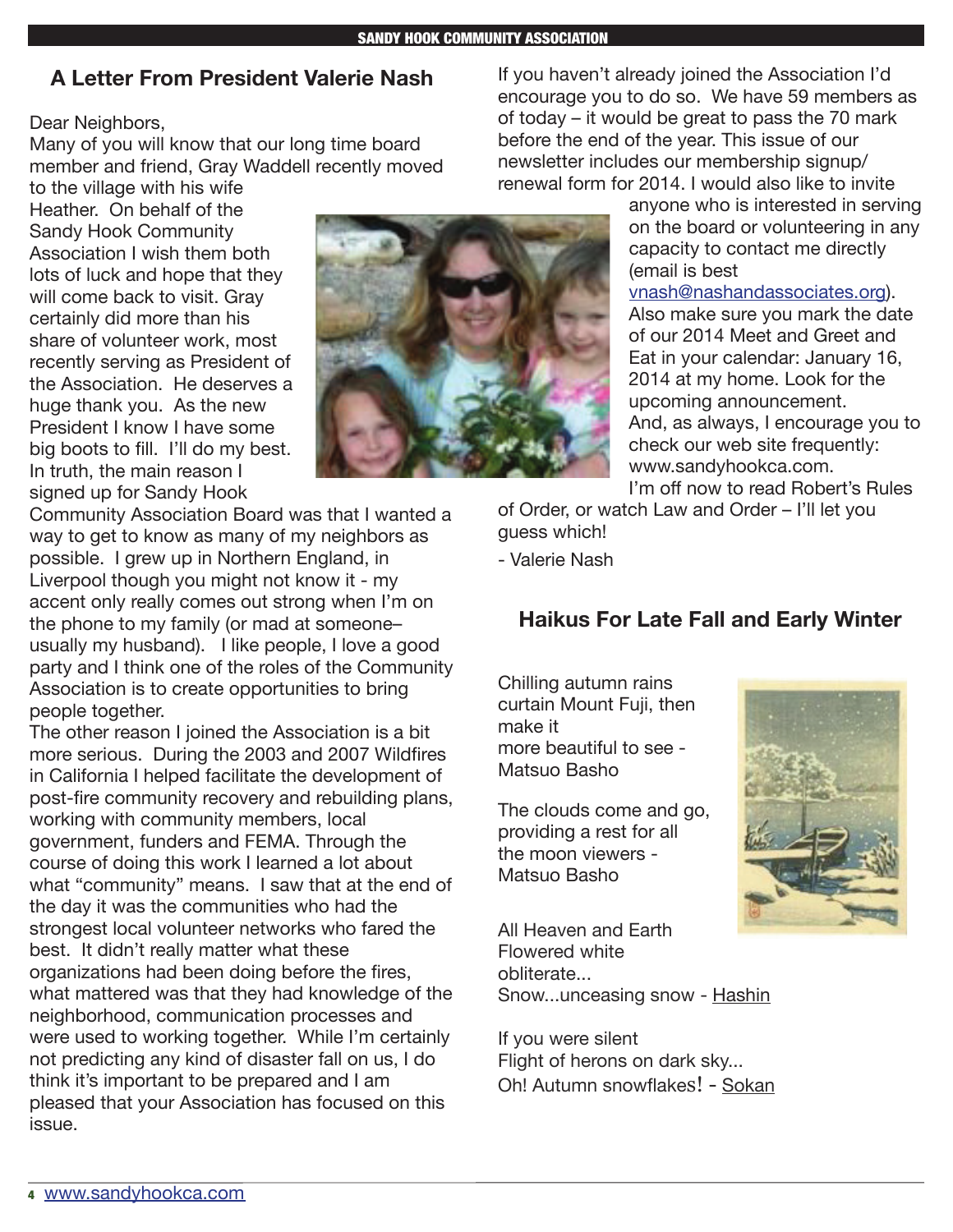#### **SANDY HOOK COMMUNITY ASSOCIATION**

### **2014 Membership Form**

You can use the same form for multiple members living at the same address. Please print clearly

| <b>First Name</b>               | Last Name                                                                                              | Phone/s                                                                                                                                                                                                                                                                                                                                  | Email |        |
|---------------------------------|--------------------------------------------------------------------------------------------------------|------------------------------------------------------------------------------------------------------------------------------------------------------------------------------------------------------------------------------------------------------------------------------------------------------------------------------------------|-------|--------|
| 1.                              |                                                                                                        |                                                                                                                                                                                                                                                                                                                                          |       |        |
| $\overline{2}$ .                |                                                                                                        |                                                                                                                                                                                                                                                                                                                                          |       |        |
| $\overline{3}$ .                |                                                                                                        |                                                                                                                                                                                                                                                                                                                                          |       |        |
| 4.                              |                                                                                                        |                                                                                                                                                                                                                                                                                                                                          |       |        |
|                                 |                                                                                                        |                                                                                                                                                                                                                                                                                                                                          |       |        |
|                                 |                                                                                                        |                                                                                                                                                                                                                                                                                                                                          |       |        |
|                                 |                                                                                                        |                                                                                                                                                                                                                                                                                                                                          |       |        |
| <b>SHCA use only:</b>           | Membership dues (per individual voting member): \$10.00<br>Cheque Preferred if mailed<br><b>N</b> Cash | Payment can be placed in a sealed envelope in the SHCA mailbox located at the base of Tot Park on<br>Deerhorn and Skookumchuk, or mailed to SHCA Treasurer, 5922 Sandy Hook Road, BC V0N 3A4. You can<br>also renew your membership at SHCA events including the Meet & Greet, or directly on our web site at:<br>http://sandyhookca.com |       |        |
|                                 |                                                                                                        | Receipt provided by ___________________________(Board member) on _______________                                                                                                                                                                                                                                                         |       | (date) |
|                                 |                                                                                                        | Receipt of Payment of Membership in Sandy Hook Community Association                                                                                                                                                                                                                                                                     |       |        |
| Amount received: ______________ |                                                                                                        | Type of Payment: Cheque/Cash                                                                                                                                                                                                                                                                                                             |       |        |
|                                 |                                                                                                        |                                                                                                                                                                                                                                                                                                                                          |       |        |
| event.                          |                                                                                                        | Signed (SHCA Board member): ___________________________________ (no signature needed if emailed)<br>Receipts will be emailed or mailed (if no email) to address listed above or provided at time of joining if at an                                                                                                                     |       |        |
|                                 |                                                                                                        | What should the Sandy Hook Community Association focus on during 2014?                                                                                                                                                                                                                                                                   |       |        |
|                                 |                                                                                                        | Here's your chance to make suggestions and give us your ideas. Please use the back<br>page for your input.                                                                                                                                                                                                                               |       |        |